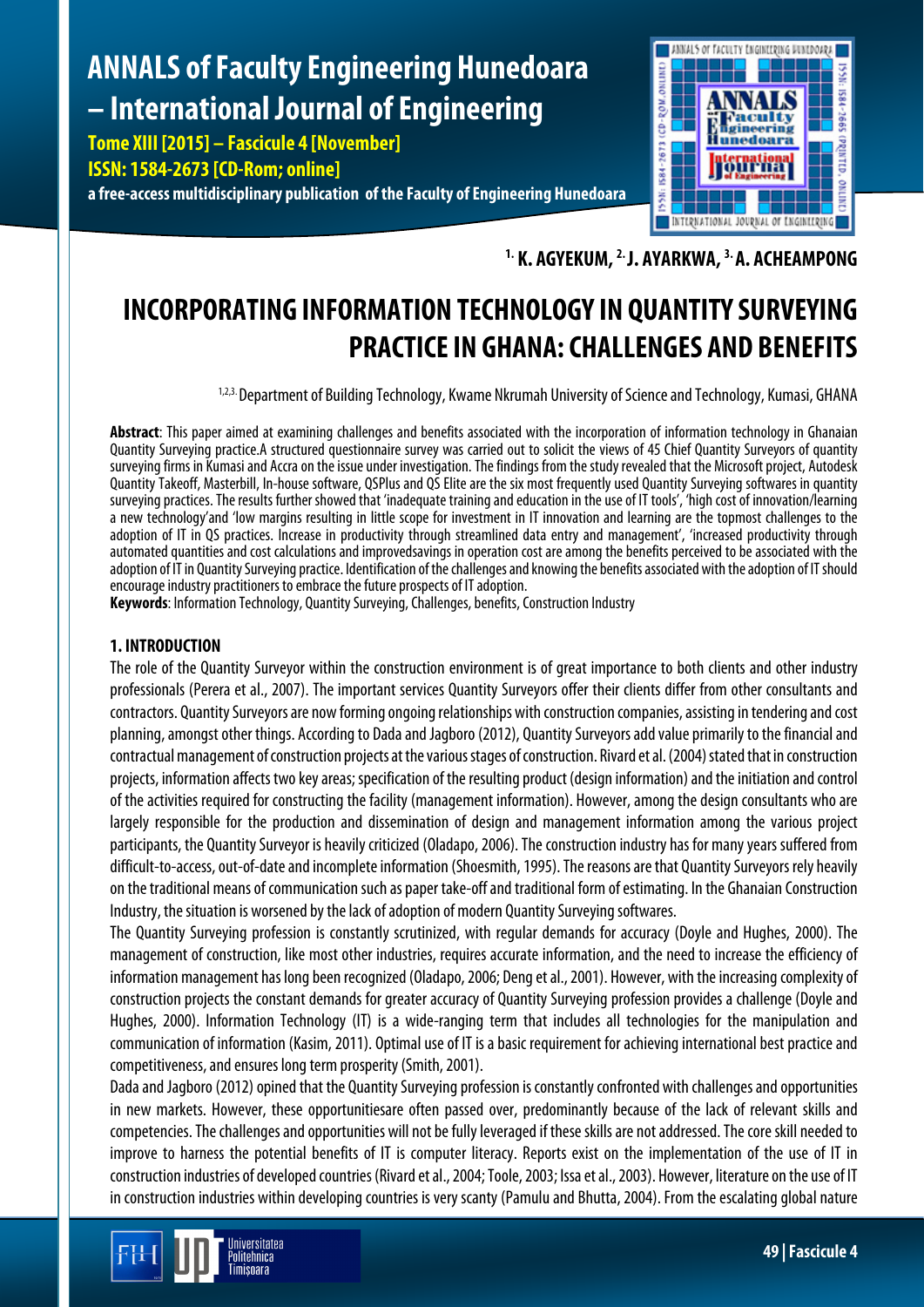of construction activities, failure to invest in IT will not only result in an inability to compete on an international scalebut will also place firms at serious risks of losing their domestic market shares to overseas competitors more amenable to maximizing the benefits that IT can confer (Smith, 2001). Despite the extensive study on the adoption of IT in developed countries, most of the findings may not be applicable to the construction industries in developing countries. The reasons may be due to the differences in the cultural, socio-economic and regulatory environments (Dewan and Kraemer, 2000). One of the keys to competitive advantage lies in the intelligent application of IT. Many African countries which were relatively slow on the uptakeof IT in their construction industries are now undergoing significant and swift changes in terms of IT utilization and development.There is therefore the need to undertake this study which aimed at examining the challenges and the benefits associated with the incorporation of information technology in the Ghanaian QS practice. To achieve this aim the study sought to identify the softwares which are used in Quantity Surveyingpractice in Ghana, identify the challenges associated with the use of IT in quantity surveying practice in Ghana and identify potential benefits in adopting IT in quantity surveying practice in Ghana.

# **2. LITERATURE REVIEW**

# **2.1. Overview of the Quantity SurveyingProfession**

A quantity surveyor is a professional in the construction industry who has the ability to analyse both cost components and practical physical construction works of a project in a successful way so as to be able to apply the results of his analysis in solving problems peculiar to each project (Badu and Amoah, 2003).From being a trade-based vocation, quantity surveying had developed into a fullfledged profession widely accepted in the construction industry. The Quantity Surveyors, in their present day construction industry, use their ability to analyse cost components of a construction project in a scientific way and apply the results of their analysis to a variety of financial and economic problems confronting the developer and the designer.

The roles played by the Quantity Surveyor (QS) are essential in the construction industry. Being in charge of financial matters carries with it a great responsibility and the Quantity Surveyor has the expertise to provide independent advice on these matters (Dada and Jagboro, 2012). Among the roles played by the Quantity Surveyor are financial advisors, construction advisors (Perara et al.,2007; Ashworth and Hogg, 2002), and contract administrators (Leveson, 1999).

# **2.2. Information Technology (IT) in Quantity Surveying Practice.**

With the recent developments in the industry and the recent explosion of information technology, the industry stakeholders are finding it almost impossible to disseminate all pertinent and available information (Perera et al.,2007). The fragmented nature of the Construction Industry (Oladapo, 2006), and the demand of heavy exchange of data and information between project participants on a daily basis (Maqsood et al., 2004)make it more imperative to implement IT.

ICT is often used as an extended synonym for information and communication technology, but is a more specific term that stresses the role of unified communications and the integration of telecommunications (telephone lines and wireless signals), computers as well as necessary enterprise software, middleware, storage, and audio-visual systems, which enable users to access, store, transmit, and manipulate information. The term ICT is also used to refer to the convergence of audio-visual and telephone networks with computer networks through a single cabling or link system.

A common competency required of construction professionals is the ability to manage and communicate project information and documents (Oladapo, 2006). Indeed, effective management of information, in the form of information flows that allows the rapid inter-organizational transaction among project participants drives productivity (Mohamed and Stewart, 2003).

There are a number of IT tools which are adopted for use in different areas of construction works. Some of the tools are commonly required in architectural, engineering and quantity surveying practices. For Quantity Surveying practices, the most common ICT tools used include WinQS 32, QS Plus2001, QSCAD, CATA, Vector and Masterbill among others (Murray et al., 2001; Willis et al., 1994). These tools do not only speed up but also enhance the accuracy of quantity surveying functions from estimating to final accounts.

# **2.3.Challenges in the adoption of IT in quantity surveying practice**

Despite the recognition of the potential benefits of ICT in the construction industry, its application has been limited. A study conducted on 115 construction companies that adopted the use of technological innovations confirmed improvement in their quality of services (Musa et al., 2010). However, despite the unparalleled benefits IT offers, Quantity Surveyors do not payparticularattention to the advanced adoption of IT (Usman et al., 2012). Among the reasons stated for the limited use of IT in the Quantity Surveying practice are operational inhibitors, educational problems, poor return on investments, and high costs of softwares, among others (Oyediran and Odusami, 2005). In a study conducted by Smith (2001), Quantity Surveyors in Australia faced several challenges in the adoption of IT in their practices. These challenges included high cost of innovation/ learning new technologies, low margins that result in little scope for investment in IT innovation and learning, fear of over-investing in IT, among others. Gajendran et al. (2005) conducted an extensive review of literature (Love et al., 2001; Smith, 2001; Betts, 1999; Betts, 1995) and classified the barriers to the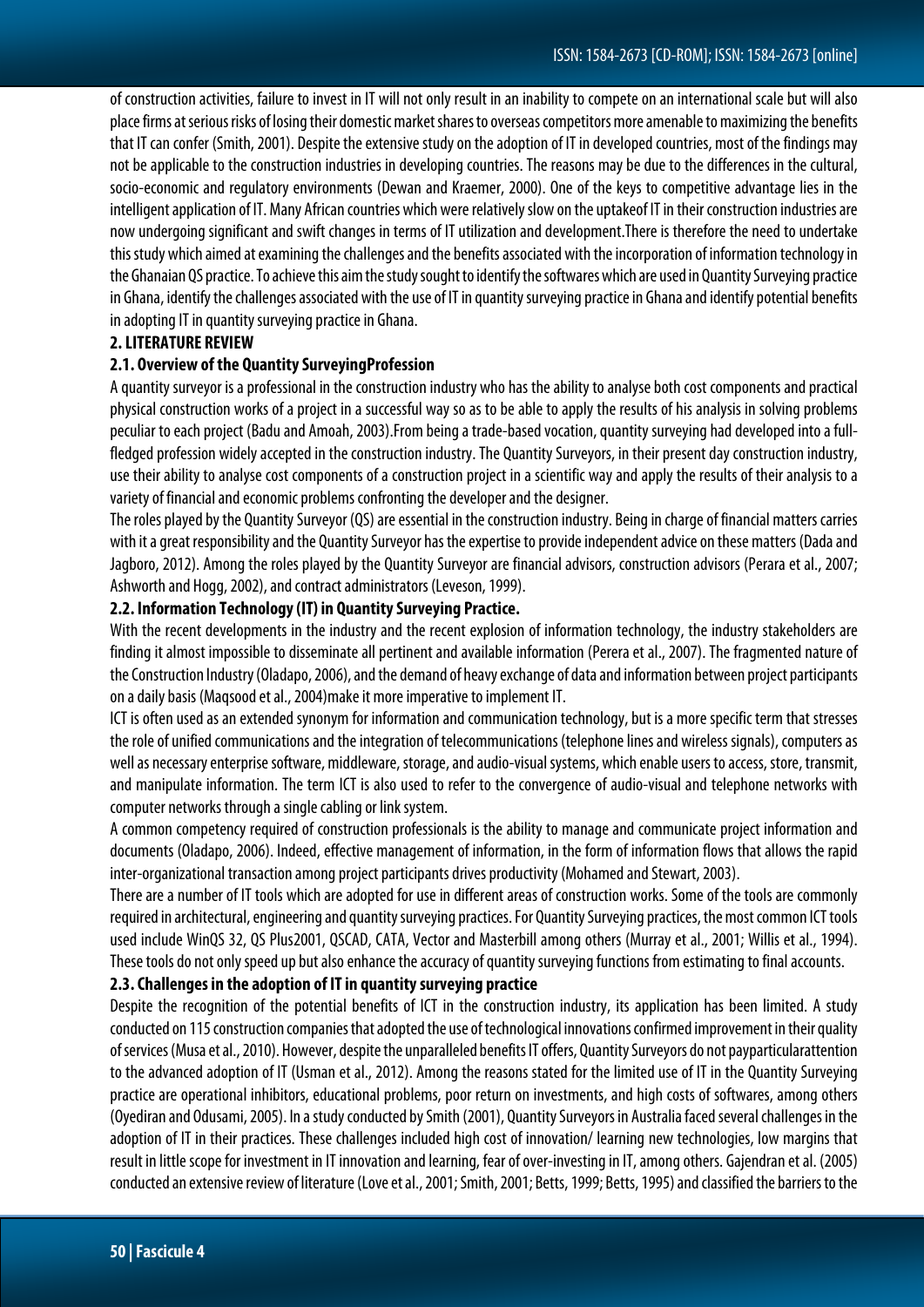adoption of IT into six main themes. These themes included strategic/ tactical direction, time commitment, financial dimension, value perception, awareness/knowledge and risk attitude.

# **2.4. Benefits of adopting IT in the Quantity Surveying Industry**

Research has found that despite the reluctance of many firms in the adoption of IT, its proliferation has been met with unmatched benefits. The construction industry is currently experiencing a paradigm shift from traditional paper-based information sharing to digitally based information exchange, which other industries such as aircraft, manufacturing and banking have since adopted and benefited from long ago (Rivard et al., 2004).According to Ruikar et al., (2005), IT can greatly impact the traditional processes of professional organizations in construction and result in change in organizational processes, working methods and culture. Wong (2007) as cited in Chan (2013) lists some benefits of IT to include process efficiencies across geographically dispersed teams and project partners, improved internal communication and information flows, reduction in the cost of learning and knowledge acquisition, increased global competitiveness and enthusiasm to be at the forefront of technology development. According to Smith (2001), the benefits associated with the adoption of IT in Quantity Surveying practice include increased productivity through streamlined data entry and management, increased productivity through automated quantities and cost calculation, increased productivity through the use of digitizers for measurement, elimination of measurement in many areas through direct extraction of quantities from CAD files, etc. Peansupap and Walker (2005) also stated that reduction of time for data processing and communicating information within other professionals, and improvement in communications for effective decision-making and coordination among construction/project participants are some of the benefits associated with the adoption of ICT in QS practice. Liston et al. (2000) stated that the adoption of ICT in QS practice in the long run will enhance construction productivity.

#### **3. RESEARCH METHODS**

The study sought to examine the views of Quantity Surveyors on the incorporation of ICT in quantity surveying practice in Ghana. A cross-sectional survey was adopted to seek the views of the quantity surveyors on softwares which are used in Quantity Surveying practice in Ghana, the challenges associated with the use of ICT in quantity surveying practice in Ghana and potential benefits in adopting ICT in quantity surveying practice in Ghana. The population for the study was made up of Chief Quantity Surveyors from Quantity Surveying Firms in Kumasi and Accra registered with the Ghana Institution of surveyors (GhIS). A total number of 45 firms were purposively selected from a list of about 75 firms fully registered with the GhIS.

A thorough review of literature was undertaken to extract information on available softwares for quantity surveying practice, challenges to the adoption of ICT and benefits associated with the adoption of the ICT (Goh, 2005; Ruikar et al., 2005; Peansupap and Walker, 2005; De lapp, 2004; Arif and Karam, 2001; Murray et al., 2001; Rivard, 2000; Liston et al., 2000; Willis et al., 1994). A structured questionnaire survey which targeted the Chief Quantity Surveyors from the QS firms was prepared and used for the study. The questionnaire was divided into four sections. The first section sought the demographic information on the Companies. The second section sought the views of the respondents on the softwares which their companies used in real practice. Respondents were asked to score on the Likert scale of 1 to 5 (where 1= highly infrequent and 5= highly frequent) how frequent the softwares were used. The third section of the questionnaire further sought information on the challenges which the firms encountered in the adoption of ICT for their practices. In this section, respondents were asked to score the significance of the challenges on the Likert scale of 1 to 5, where 1= 'Highly Insignificant' and 5= 'Highly Significant'. The last section of the questionnaire also required the respondents to score on the Likert scale of 1 to 5 (1= 'Highly Insignificant' and 5= 'Highly Significant') the benefits which they perceived to be associated with the adoption of ICT in quantity surveying practices.

Data obtained from the survey was analyzed by Mean Score (MS) ranking and Relative Importance Index (RII). For this study, a factor was deemed significant if it had a mean score of 2.5 and above. A factor was also deemed important if the RII value was 0.5 and above.

### **4. RESULTS AND DISCUSSION**

### **4.1. Demography of respondents**

Demographic information is imperative to meaningful quantitative analysis. As a result, background and general information of the respondents were sought. Figures 1 and 2 show the summary of demographic information of the respondents. Analysis of the feedback reveals that 81%of the respondents had more than 5 years of experience in Quantity Surveying. The resultsalso showed that 68% of the respondents had completed Bachelor's degree.

The firms surveyed were mainly involved in the provision of services such as estimating/ cost planning, contract administration, bill of quantities, amongst others.

#### **4.2. Softwares used in Quantity Surveying Practices**

The respondents were asked to indicate the softwares which they frequently use in their quantity surveying practices. The results from Table 1 show that only six out of the 13 quantity surveying softwares identified were frequently used among the respondents.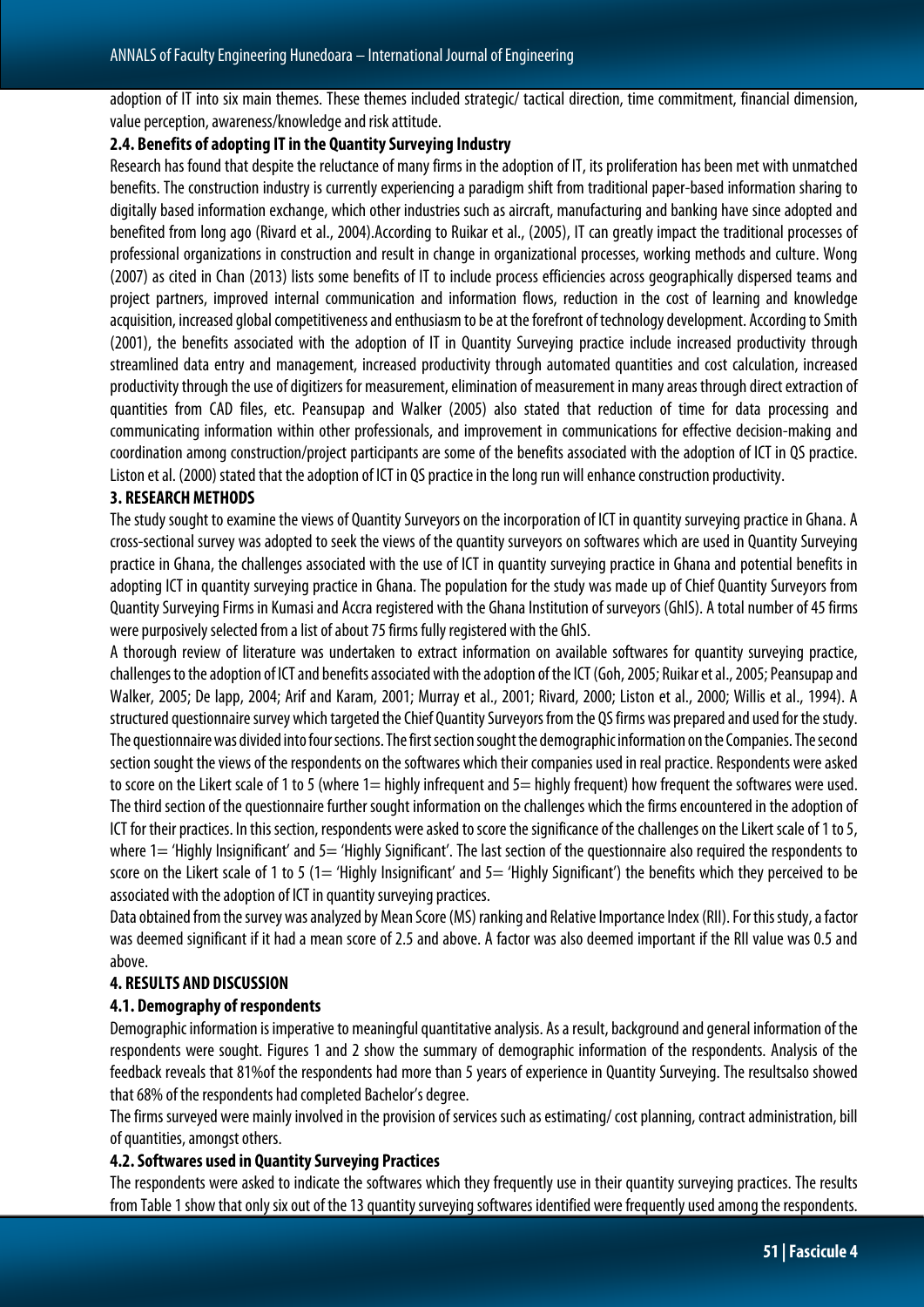The mean scores of all the six frequently used softwares were greater than the mean value of 2.5. The results further showed that the Microsoft project, Autodesk Quantity Takeoff, Masterbill, In-house software, QSPlus and QS Elite were ranked as the six most frequently used Quantity Surveying softwares among the respondents.





| Software                            | <b>Mean</b><br><b>Score</b> | <b>Standard</b><br><b>Deviation</b> | <b>Rank</b> |  |
|-------------------------------------|-----------------------------|-------------------------------------|-------------|--|
| <b>Microsoft Project</b>            | 4.17                        | 0.737                               | 1st         |  |
| <b>Autodesk Quantity</b><br>Takeoff | 3.26                        | 1.442                               | 2nd         |  |
| Masterbill                          | 3.06                        | 1.259                               | 3rd         |  |
| In-house software                   | 2.68                        | 1.249                               | 4th         |  |
| <b>QSPlus</b>                       | 2.59                        | 1.282                               | 5th         |  |
| QS Elite                            | 2.57                        | 1.267                               | 6th         |  |
| <b>WinQS</b>                        | 2.48                        | 1.149                               | 7th         |  |
| Primavera                           | 2.46                        | 1.120                               | 8th         |  |
| Mensura Genius                      | 2.34                        | 1.187                               | 9th         |  |
| Causeway CATO                       | 2.31                        | 1.255                               | 10th        |  |
| <b>Snape Vector</b>                 | 2.20                        | 1.106                               | 11th        |  |
| Pathmaker                           | 2.14                        | 0.944                               | 12th        |  |
| CatoPro                             | 2.00                        | 1.090                               | 13th        |  |



**Figure 1**. Years of experience **Figure 2**. Academic qualifications of respondents The findings further revealed the respondents were not very familiar with softwares such as Causeway CATO, Snape Vector, Pathmaker and Cato Pro. These softwares were not frequently used, hence, mean scores were less than the mean value of 2.5. These findings corroborates literature which stated that WinQS 32, Masterbill, QSPlus, among others are softwares which are highly used and which enhances the accuracy of quantity surveying functions from estimating to final accounts (Akinnagbe and Adelakun, 2014; Chan, 2013; Smith, 2001).

#### **4.3. Challenges to IT usage in the Quantity Surveying Industry**

Respondents were also asked to indicate the factors which pose as the most significant challenges to the adoption and use of IT in Quantity Surveying practices. Table 2 presents the views of the respondents. The results show that the mean scores of all the 20 factors evaluated as possible challenges to the adoption of IT in QS practices were greater than the mean value of 2.5. The results further showed that 'inadequate training and education in the use of IT tools', 'high cost of innovation/learning a new technology', 'low margins resulting in little

scope for investment in IT innovation and learning, 'inadequate IT content in construction education' and 'resistance to reengineering/ organizational change' are considered as the first five challenges to the adoption of IT in QS practices.

These findings corroborate literature which identified operational inhibitors, educational problems, poor return on investments, high costs of softwares, among others as factors which inhibit the adoption of IT in QS practice (Oyediran and Odusami, 2005). In a similar study by Smith (2001), Quantity Surveyors in Australia faced several challenges in the adoption of IT in their practices. These challenges included high cost of innovation/ learning new technologies, low margins that result in little scope for investment in IT innovation and learning, fear of over-investing in IT, among others. These findings are therefore in agreement with literature. The findings suggest that the problems confronting Quantity Surveyors in Ghana in the adoption of IT in their practices are similar to those in other countries.

Mingaine (2013) and Mwalongo(2013) identified inadequate training and education in the use of IT tools to be a major inhibitor to the adoption of IT in public schools in Kenya and Tanzania respectively. The situation is not only peculiar to the school set-up. In industries, such as the construction industry this challenge is still present and persistent. Sekou (2012) identified this problem as one of the leading challenges to ICT usage in the Ghanaian Construction Industry. Similar issues were identified in the studies undertaken by Weippert et al. (2002b) and Songer et al.(2001). These studies all identified inadequate training as a barrier to adopting and using ICT applications. The Quantity Surveying industry being a part of the Construction Industry suffers the same fate. In Ghana, ICT has not well been incorporated in university curriculum, especially technical programmes such as Quantity Surveying. It is therefore not surprising that the factor serves as an impediment to ICT tools usage.

The cost of original software has also been identified as one of the challenges to the adoption of IT in the construction industry. Kasim (2011) and Oladapo (2007) found that the high cost of software inhibited people from purchasing. Oyediran and Odusami (2005) noted that the cost of original software is the major challenge under the cost factors in his study. The situation is worsened in the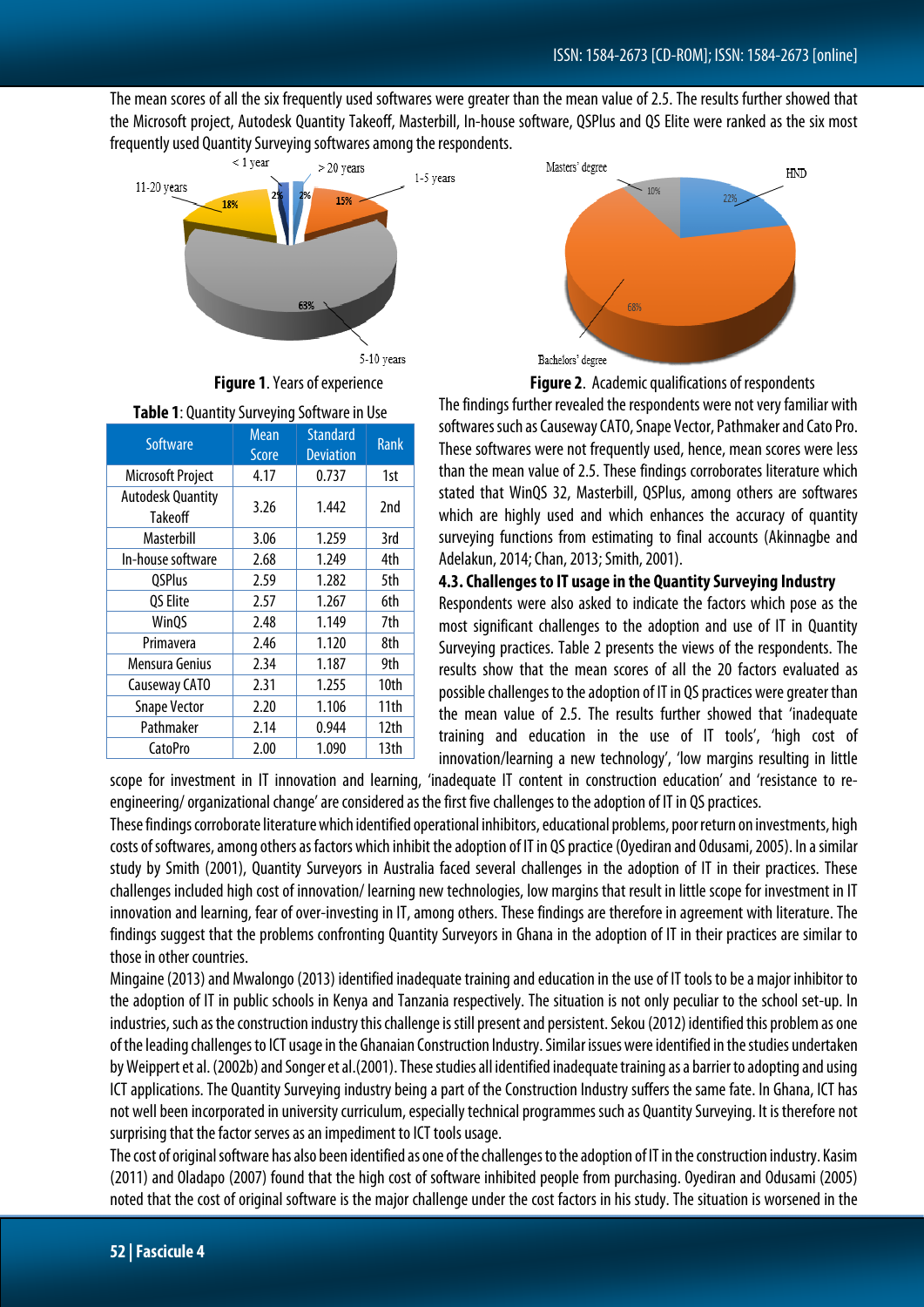Quantity Surveying industry because the firms are mostly SMEs and can thus not afford investment in ICT systems development (see for instance Alaghbandrad etal., 2012). This was perceived as a challenge to ICT usage in the Quantity Surveying Industry confirming the earlier conducted studies in other parts of the world.

| <b>Challenges</b>                                                                  |  | <b>Standard Deviation</b> | Rank |
|------------------------------------------------------------------------------------|--|---------------------------|------|
| Inadequate training and education in the use of IT tools                           |  | 0.845                     | 1st  |
| High cost of innovation/learning a new technology                                  |  | 0.849                     | 2nd  |
| Low margins resulting in little scope for investment in IT innovation and learning |  | 1.162                     | 3rd  |
| Inadequate IT content in construction education                                    |  | 0.951                     | 4th  |
| Resistance to re-engineering/organizational change                                 |  | 1.268                     | 5th  |
| Lack of industry standards                                                         |  | 0.909                     | 6th  |
| High/Additional cost of engaging computer staff                                    |  | 1.207                     | 7th  |
| Lack of management desire and appreciation of IT                                   |  | 1.157                     | 8th  |
| High rate of obsolescence of software/hardware                                     |  | 1.256                     | 9th  |
| Reliability/Breakdown problems                                                     |  | 1.376                     | 10th |
| Job sizes and fees not enough for IT                                               |  | 1.064                     | 11th |
| Limited range of available software for specific tasks                             |  | 1.393                     | 12th |
| Low return on investment in IT                                                     |  | 1.013                     | 13th |
| Security and privacy not quaranteed                                                |  | 1.330                     | 14th |
| Fear of IT making professionals redundant                                          |  | 1.183                     | 15th |
| Fear of personnel abuse                                                            |  | 1.105                     | 16th |
| Client resistance                                                                  |  | 1.052                     | 17th |
| Lack of quidance from relevant Institutions                                        |  | 1.524                     | 18th |
| High cost of hardware/software                                                     |  | 1.422                     | 19th |
| Inadequate/Erratic power supply                                                    |  | 0.830                     | 20th |

**Table 2**: Challenges to the adoption of IT in QS firms

In studies conducted in countries where there is frequent and consistent power outages, inadequate/erratic power supply appeared to be a significant challenge to IT usage. For instance, Oladapo (2006) identified erratic power supply as a main constraint to adoption of IT in Nigeria. However, in developed countries the issue of inadequate/erratic power supply as a challenge is marginalized (e.g. Goh, 2005; Rivard 2000). Unfortunately, in the developing countries supply of electricity is unreliable, leading to high production costs for firms that invest in procurement of power generating facilities. This not only adds significantly to the cost of using ICT, but the cost of operation in general. The situation had worsened at the time of conducting this study. Hence, it was therefore not surprising the factor was ranked as a key challenge.

| <b>BENEFITS</b>                                                                                        |   | <b>FREQUENCY OF RANKING</b> |    |    |    |              |            | <b>MEAN</b> | <b>RII</b> | <b>RANKING</b> |
|--------------------------------------------------------------------------------------------------------|---|-----------------------------|----|----|----|--------------|------------|-------------|------------|----------------|
|                                                                                                        |   |                             |    | 4  | 5  | <b>TOTAL</b> | $\Sigma W$ |             |            |                |
| Increased productivity through streamlined data entry and<br>management                                |   | 1                           | 4  | 14 | 17 | 36           | 155        | 4.306       | 0.8611     |                |
| Increased productivity through automated quantities and cost<br>calculations                           |   |                             | 4  | 21 | 11 | 36           | 151        | 4.194       | 0.8389     | 2              |
| Savings in operation cost                                                                              |   | 1                           | 4  | 18 | 13 | 36           | 151        | 4.194       | 0.8389     | 3              |
| Elimination of measurement in many areas through the direct<br>extraction of quantities from CAD files |   | 1                           | 4  | 19 | 12 | 36           | 150        | 4.167       | 0.8333     | 4              |
| Enhances easy coordination among project participants                                                  |   | $\overline{a}$              | 4  | 17 | 13 | 36           | 149        | 4.139       | 0.8278     | 5              |
| Faster and more efficient transmission of quality/cost through<br>e-mail                               |   | 3                           | 3  | 16 | 14 | 36           | 149        | 4.139       | 0.8278     | 6              |
| Improvement in the control of operations                                                               | 2 |                             | 2  | 21 | 10 | 36           | 144        | 4.000       | 0.8000     | 7              |
| Enhances transparency and accountability.                                                              |   | 4                           | 5  | 14 | 13 | 36           | 144        | 4.000       | 0.8000     | 8              |
| <b>Better financial control</b>                                                                        |   | 2                           | 6  | 19 | 9  | 36           | 143        | 3.972       | 0.7944     | 9              |
| Speedy exchange of information                                                                         |   | 3                           | 7  | 16 | 10 | 36           | 141        | 3.917       | 0.7833     | 10             |
| Error reduction in data handling operations                                                            |   | 3                           | 5  | 21 | 7  | 36           | 140        | 3.889       | 0.7778     | 11             |
| Increased range and depth of service                                                                   |   | 3                           | 5  | 21 | 7  | 36           | 140        | 3.889       | 0.7778     | 12             |
| Expanded services in relation to feasibility, time and cost<br>planning using expert systems           |   | 1                           | 10 | 17 | 8  | 36           | 140        | 3.889       | 0.7778     | 13             |

**Table 3**: Benefits of ICT usage in the QS industry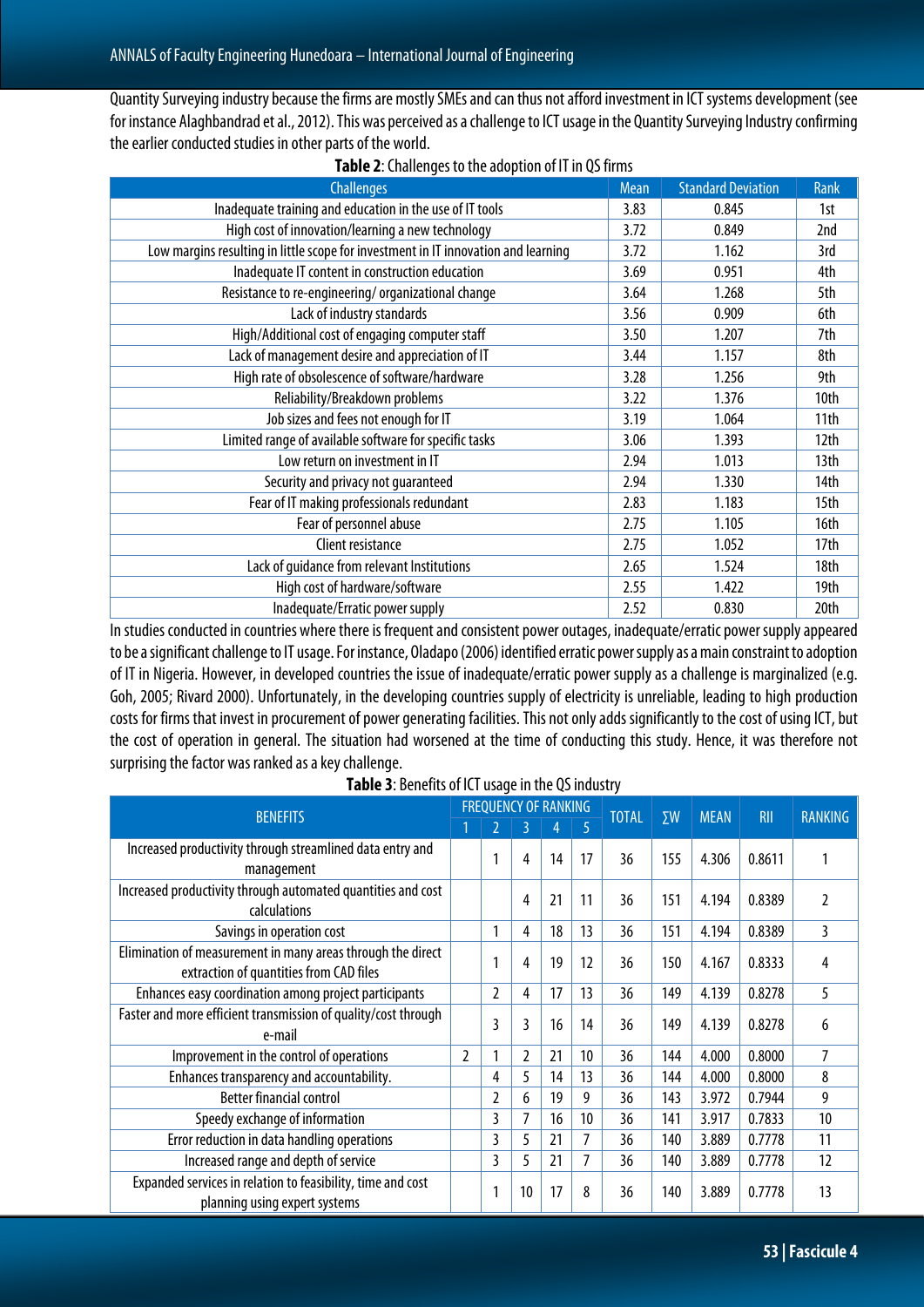#### **4.4. Benefits of ICT usage in the Quantity Surveying Industry**

Finally, respondents were asked to indicate the benefits perceived to be associated with the adoption of ICT in QS practices.Table 3 summarizes the views of the respondents on the perceived benefits. All the 13 benefits associated with the adoption of ICT which were identified in literature were considered significant. Among the benefits perceived to be significantly associated with the adoption of ICT in QS practices are that it 'increases productivity through streamlined data entry and management', 'increases productivity through automated quantities and cost calculations', 'improves savings in operation cost', 'eliminates measurement in many areas through the direct extraction of quantities from CAD files', 'enhances easy coordination among project participants', etc. The findings from this study corroborates that identified in literature (Chan, 2013; Wong, 2007; Smith, 2001). According to Smith (2001), the benefits associated with the adoption of IT in Quantity Surveying practice include increased productivity through streamlined data entry and management, increased productivity through automated quantities and cost calculation, increased productivity through eh use of digitizers for measurement, elimination of measurement in many areas through direct extraction of quantities from CAD files, etc.

#### **5. CONCLUSION**

ICT has widely been acknowledged as a potent tool for accelerating economic growth and thus bridging the gap between developed and developing economies. Most importantly, because of the indispensable contributions of construction industry to the development of economies, the usage of ICT in the industry is more important than ever. In a Quantity Surveying Firm that is striving to achieve accuracy, ICT usage is very imperative. This study sought to identify the softwares which are used in Quantity Surveying practice in Ghana, the challenges associated with the use of ICT in quantity surveying practice in Ghana and the potential benefits in adopting ICT in quantity surveying practice in Ghana. The study has revealed that Microsoft project, Autodesk Quantity Takeoff, Masterbill, In-house software, QSPlus and QS Elite are the six most frequently used Quantity Surveying softwares used in quantity surveying practices. The findings also revealed that 'inadequate training and education in the use of IT tools', 'high cost of innovation/learning a new technology', 'low margins resulting in little scope for investment in IT innovation and learning, 'inadequate IT content in construction education' and 'resistance to re-engineering/ organizational change' are considered as the first five challenges to the adoption of IT in QS practices. Furthermore more, among the benefits which Quantity Surveying firms derive from the use of ICT are that 'it increases productivity through streamlined data entry and management', 'increases productivity through automated quantities and cost calculations', 'improves savings in operation cost', 'eliminates measurement in many areas through the direct extraction of quantities from CAD files' and'enhances easy coordination among project participants'. The findings of the study is of utmost importance to professionals in the Quantity Surveying industry, stakeholders of the construction industry, the academia, etc. Identifying the challenges and knowing the benefits associated with the adoption of IT should encourage industry practitioners to embrace the future prospects of IT adoption. The study recommends that Continuous Professional Development (CPD) programmes should be implemented by the industry stakeholders to continuously equip professionals and practitioners with up-to-date information on IT softwares. Further studies in the area of strategies to the adoption of IT in Quantity surveyingpractice should extensively be looked at.

### **REFERENCES**

- [1.] Akinnagbe, F.P. & Adelakun, O.J. (2014). Assessment of risks associated with the usage of quantity surveying softwares in Nigeria: The case of Lagos State. Economy, 1 (2), 54-60.
- [2.] Alaghbandrad, A., Nobakht, M. B., Hosseinalipour, M. & Asnaashari, E. (2011). ICT adoption in the Iranian construction industry: barriers and opportunities, In CIB Co-sponsored 28<sup>th</sup> International Symposium on Automation and Robotics in Construction, 280-285, 2011.
- [3.] Arif, A. A. & Karam, A. A. (2001). Architectural Practices and their use of IT in the Western Cape province, South Africa. Journal of Information Technology in Construction, 6 (2001), 17-33.
- [4.] Ashworth, A., & Hogg, K. (2002). Willis's practice and procedure for the quantity surveyor, 11th ed., Oxford: Blackwell Science.
- [5.] Badu, E. and Amoah, P. (2003). Quantity Surveying Education in Ghana, The Ghana Institution of Surveyors in conjunction with the Africa Association of Quantity Surveyors and the International Cost Engineering Council (Region 3-Africa), International Conference, July 7–10, 2003 at Accra.
- [6.] Betts, M. (1999). Strategic Management of IT in Construction*,* Blackwell Science.
- [7.] Betts, M. (1995). Technology planning frameworks to guide national IT policy in construction. Automation in Construction, Elsevier Science, 251-266.
- [8.] Chan, E. (2013). Australian Quantity Surveyors utilize ICT and ERP System to improve efficiency. Engineering Management Reviews, 2 (4), 103-114.
- [9.] Dada, J. O.& Jagboro, G. O. (2012). Core skills requirement and competencies expected of quantity surveyors: perspectives from quantity surveyors, allied professionals and clients in Nigeria, Australasian Journal of Construction Economics and Building, 12 (4) 78-90.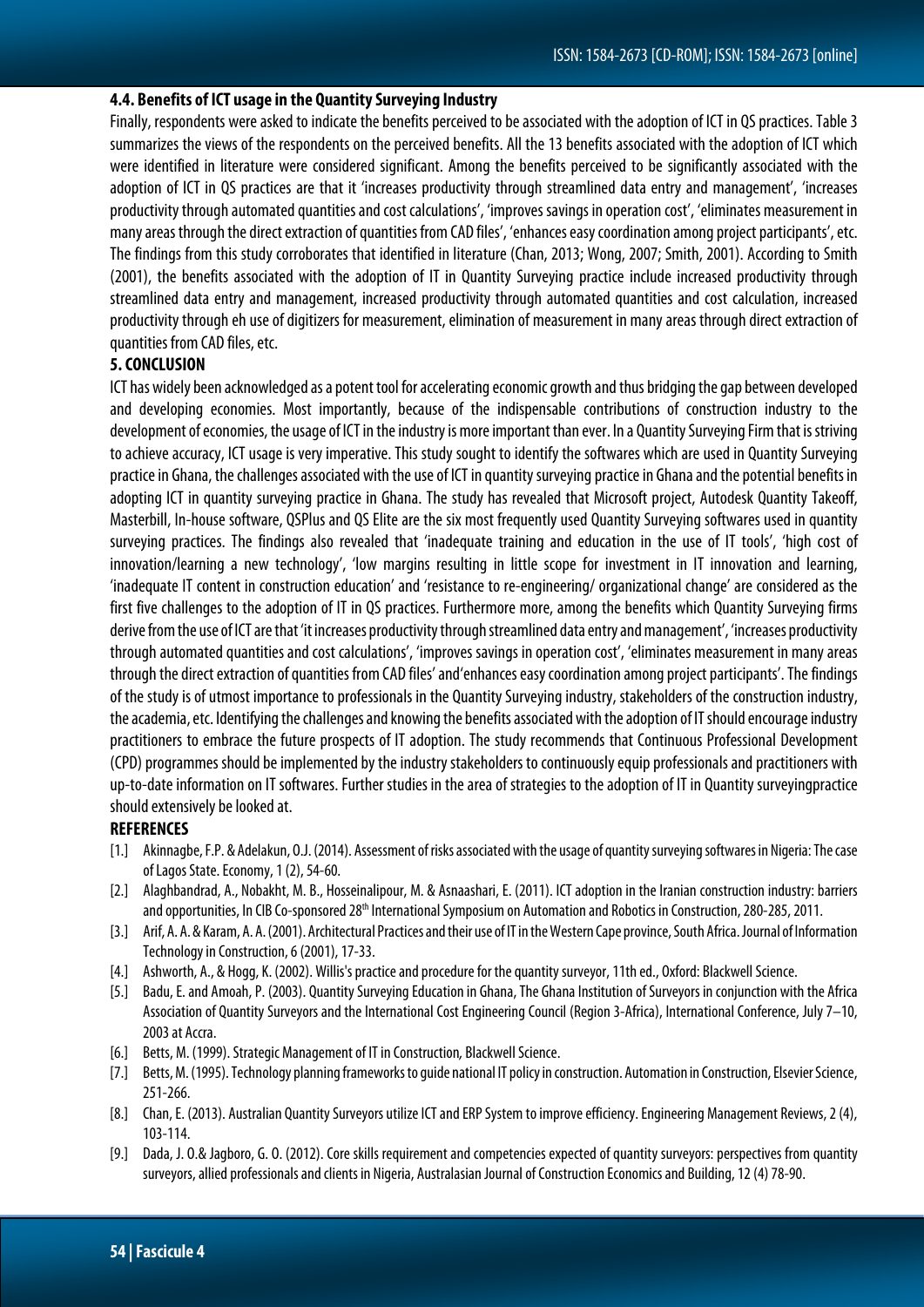- [10.] De lapp, J. A., Ford, D. N., Bryant, J. A., & Horlen, J.(2004). Impacts of CAD on design realization. Engineering, construction and Architectural management, 11(4), 284‐291.
- [11.] Deng, Z. M., Li, H., Tam, C. M., Shen, Q. P. & Love, P. E. D. (2001). An application of Internet-based project management system. Automation in Construction, 10 (1), 239-246.
- [12.] Dewan, S. and Kraemer, K.L. (2000). Information Technology and productivity: Evidence from Country-level data. Management Science, 46 (4), 548-562.
- [13.] Doherty J. M. (1997). A Survey of Computer Use in the New Zealand Building and Construction Industry. Journal of Information Technology in Construction, 2 (1997), 1-13.
- [14.] Doyle, A. and Hughes, W. (2000). The influence of project complexity on estimating accuracy. In: 16th Annual ARCOM Conference, 6-8 Sep 2000, Glasgow Caledonian University, 623-634
- [15.] Gajendran, T., Brewer, G. & Beard, C. (2005), Barriers to ICT Uptake in Professional Quantity Surveying Organisations: an Australian Perspective, QS National Convention, Kuala Lumpur, Malaysia
- [16.] Goh, B.H. (2005). IT barometer (2003): Survey of the Singapore construction industry and a comparison of results, Journal of Information Technology in Construction, 10 (1), 1-13.
- [17.] Issa, R.R.A, Flood, I & Caglasin, G. (2003). A survey of E-business implementation in the US construction industry. Journal of Information Technology in Construction, 8 (2003), 15-28.
- [18.] Kasim, N. (2011). ICT implementation for materials management in construction projects: case studies, KICEM. Journal of Construction Engineering and Project Management, 31-36.
- [19.] Leveson, R. (1996). Can professionals be multi-skilled?People Management, 2 (17), 36-39.
- [20.] Liston, K. M., Fischer, M. A., & Kunz, J. C. (2000).Designing and evaluating visualization techniques for construction planning. Paper presented at the 8<sup>th</sup> international conference on computing in civil and building engineering, Stratford.
- [21.] Love, P.E.D., Irani, Z., Li, H., Cheng E.W.L. & Tse, R.Y.C. (2001). An empirical analysis of the barriers to implementing e-commerce in smallmedium sized construction contractors in the state of Victoria, Australia. Construction Innovation, 1 (2001), 31-41.
- [22.] Maqsood T., Walker D.H.T. & Finegan A.D. (2004). An investigation of ICT diffusion in an Australian construction contractor company using SSM. In Proceedings of The Joint CIB-W107 and CIB-TG23 Symposium on Globalisation and Construction, Bangkok, Thailand, 485-495.
- [23.] Mingaine, L. (2013). Skill Challenges in Adoption and Use of ICT in Public Secondary Schools, Kenya. International Journal of Humanities and Social Science, 3 (13), 61-72.
- [24.] Mohamed, S. & Stewart, R.A. (2003). An empirical investigation of users' perceptions on web-based communication on a construction project. Automation in Construction, 12, 43-53.
- [25.] Murray M., Nkado R. & Lai A. (2001). The integrated use of information technology in the construction industry. Proceedings of the CIB 78 Conference: IT in Construction in Africa,Pretoria, South Africa, 39, 1-13.
- [26.] Musa, N. A., Oyebisi, T. O., & Babalola, M. O. (2010). A study of the impact of information and communications technology (ICT) on the quality of quantity surveying services in Nigeria. The electronic journal on information systems in developing countries (EJISDC), 42(7), 1‐ 9.
- [27.] Mwalongo, A. (2011). Teachers' perceptions about ICT for teaching, professional development, administration and personal use.International Journal of Education and Development using Information and Communication Technology (IJEDICT), 7 (3), 36-49.
- [28.] Oladapo, A. A. (2007). An investigation into the use of ICT in the Nigerian construction industry, Journal of Information Technology in Construction, 12 (1), 261-277.
- [29.] Oladapo, A. A. (2006). The impact of ICT professional practice in the Nigerian construction industry. The Electronic Journal on Information Systems in Developing Countries (EJISDC), 24(2), 1‐19.
- [30.] Oyediran, O. S., & Odusami, K. T. (2005). A study of computer usage by Nigerian Quantity Suveyors. ITcon, 10, 291-303.
- [31.] Pamulu, M.S. & Bhutta, C. (2004). Strategic management of information technology in construction industry: The Indonesian perspective. In Proceedings of the Joint CIB-W107 and CIB-TG23 Symposium on Globalisation and Construction, Bangkok, Thailand, 17-19 November, 521-530.
- [32.] Peansupap, V. & Walker, D.(2005). Factors enabling information and communication technology diffusion and actual implementation in construction organizations. Journal of Information Technology in Construction, 10(14), 193-218.
- [33.] Rivard, H., Froese, T., Waugh, L. M., El-Diraby T., Mora, R., Torres, H., Gill, S.M., & O'Reilly, T. (2004). Case studies on the use of Information Technology in the Canadian Construction Industry, Journal of Information Technology in Construction, 2 (2004),19-34.
- [34.] Ruikar, K., Anumba C. J. & Carrillo, P. M. (2005). End-user perspectives on use of project extranets in construction organizations. Engineering, Construction and Architectural Management, 12(3), 222-235.
- [35.] Perera, B. A. K. S., Hemaijth, S. D. M., Dilanthi, A. & Ginige, K. N. (2007). Quantity Surveyor as the Technical Appraiser in the Sri Lankan Financial Industry. Built Environment Education Conference, CEBE, pp. 1-12.
- [36.] Sekou, E. A. (2012). Promoting the use of ICT in the Construction Industry: Assessing the factors hindering usage by building contractors in Ghana, Unpublished thesis (MSc). Kwame Nkrumah University of Science and Technology, Kumasi.